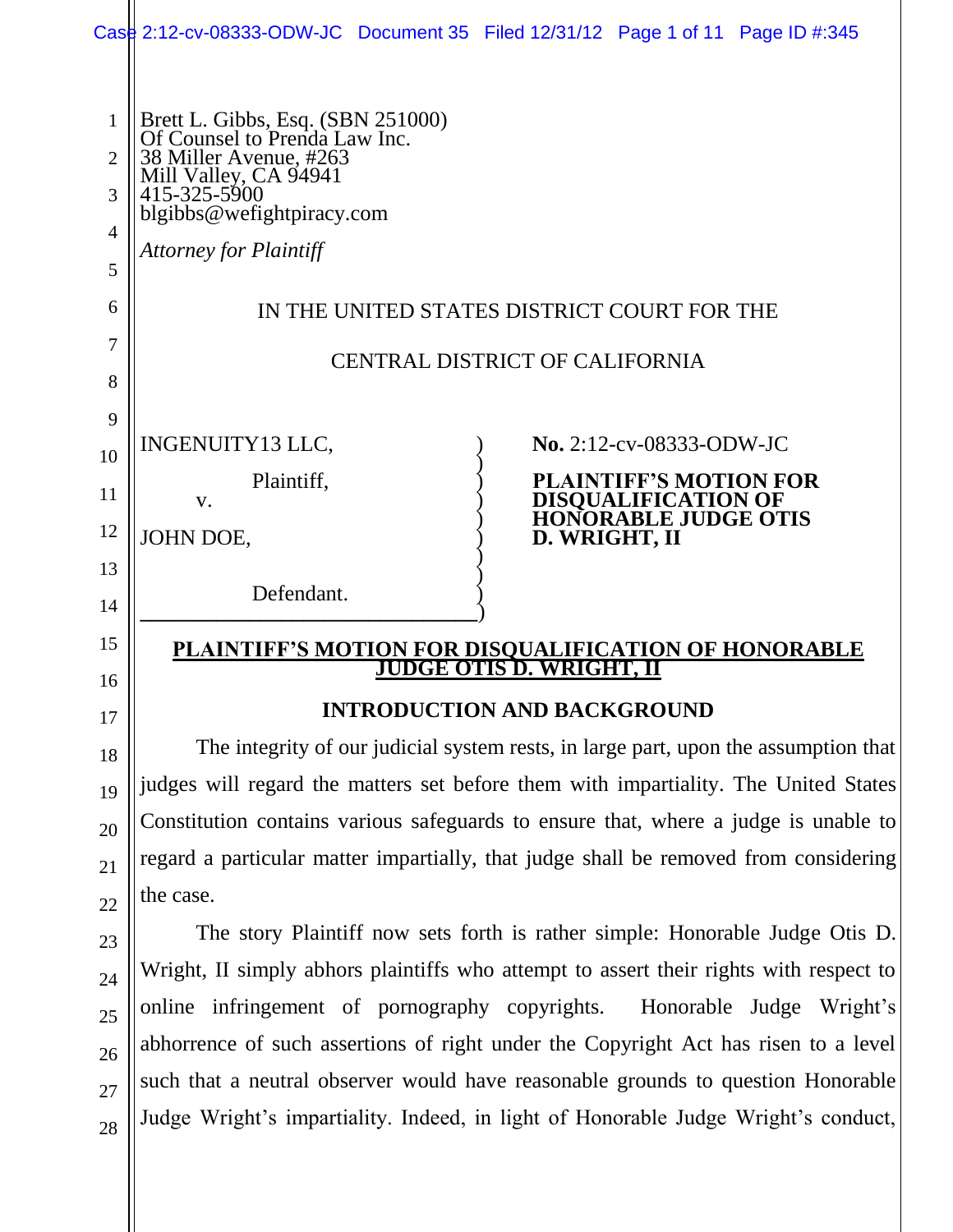Plaintiff contends that it would be *impossible* to convince a neutral observer that Honorable Judge Wright regards this particular type of case impartially.

14 Honorable Judge Wright's conduct with respect to at least three different Plaintiffs unambiguously establishes the deep-seated hostility with which he regards this particular type of case. The first of these examples comes from a discovery Order issued by Honorable Judge Wright in *Malibu Media v. Does 1-10*, No. 12-cv-3623 (C.D. Cal. 2012)<sup>1</sup> at ECF No. 7 (hereinafter "*Malibu Media* Order.") A true and correct copy of the *Malibu Media* Order is attached hereto as Exhibit A. (*See* Exhibit A.) In the *Malibu Media* Order, Honorable Judge Wright cast a multitude of aspersions upon Malibu Media, and did so without any further basis than the very fact that Malibu Media was bringing a lawsuit to protect a pornography copyright. Honorable Judge Wright begins his barrage by asserting that "Though Malibu now has the keys to discovery, the Court warns Malibu that any abuses will be severely punished." (*See* Exhibit A at 5.) Honorable Judge Wright makes this assertion without *any* indication that Malibu Media had engaged in any such abuse in the past; the assertion was based wholly on the fact that Malibu Media was attempting to protect a pornography copyright. (*See,* generally, Exhibit A.) Honorable Judge Wright lobs his next volley by asserting that

> The federal courts are not cogs in a plaintiff's copyright-enforcement business model. The Court will not idly watch *what is essentially an extortion scheme,* for a case that plaintiff has no intention of bringing to trial.

(*Id.* at 6) (Emphasis added.) Honorable Judge Wright asserts that Malibu Media is running an extortion scheme with the help of the federal judiciary, and further asserts that Malibu Media does not intend to bring the case to trial, without, once again, *any*  reference to actual conduct by Malibu Media that would suggest that these allegations are true—except, once again, the bare fact that Malibu Media sought to protect a

27

 $\overline{a}$ 

1

2

3

4

5

6

7

8

9

10

11

12

13

15

16

17

18

19

20

21

22

23

24

25

26

28  $\left\| \begin{matrix} 1 & \text{All subsequent case citations refer to cases in the Central District of California unless otherwise indicated} \\ 2 & 2 \end{matrix} \right\|$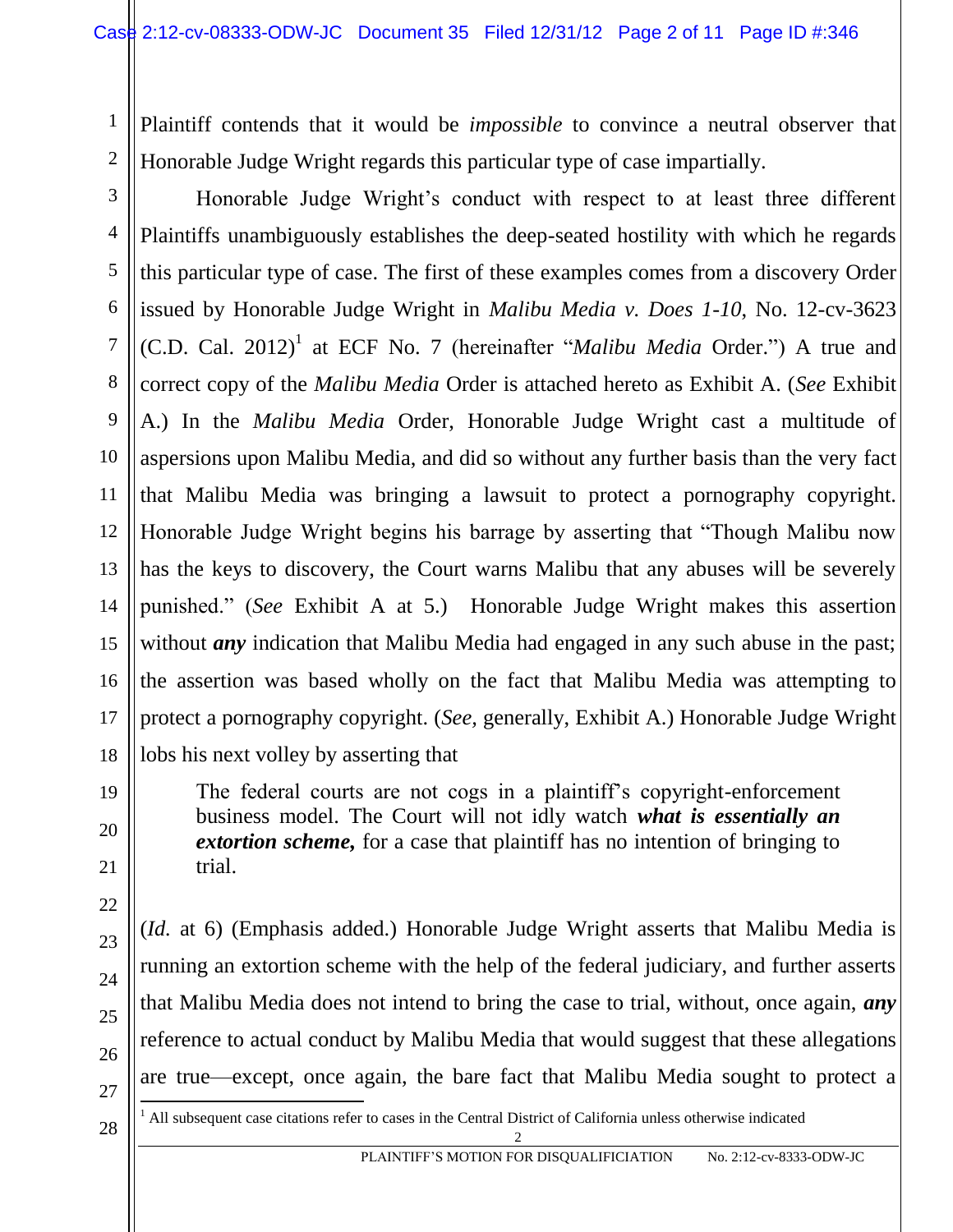1 2 pornography copyright. Honorable Judge Wright completes his diatribe against Malibu Media by asserting that

> By requiring Malibu Media to file separate lawsuits for each of the Doe Defendants, Malibu will have to expend additional resources to obtain a nuisance-value settlement—making this type of litigation less profitable. If Malibu desires to vindicate its copyright rights, it must do so the oldfashioned way and earn it.

(*Id.* at 6.) Honorable Judge Wright clearly wanted to punish Malibu Media for bringing its action; while not going as far as to deny discovery altogether, he wanted Malibu Media to expend more money to protect its copyrights. Though Honorable Judge Wright was clearly unhappy with the prospect of Malibu Media protecting its rights under the Copyright Act through early discovery, he nevertheless permitted Malibu Media to take discovery with respect to Doe 1, severing Does 2-10. (*Id.* at 7.) In other words, Honorable Judge Wright begrudgingly drew this line in the sand, while clearly not being thrilled with Malibu Media's actions. As explained below, however, Honorable Judge Wright's contentment with owners of pornography copyrights has only grown worse since then; most recently, copyright owners filing individual cases are not even getting the "courtesies" extended to Malibu Media in the above-referenced order.

19 22 23 24 On October 4, 2012, a series of 24 cases filed by AF Holdings  $LLC^2$ —each of which alleged online infringement of a pornography copyright by an as yet unknown *individual*—was transferred to Honorable Judge Wright. Honorable Judge Wright's previous satisfaction with owners of pornography copyrights having to file separate actions against each individual defendant lasted only a few months; his "precedent" was obliterated in October of the same year. On October 19, 2012, Honorable Judge

25

3

4

5

6

7

8

9

10

11

12

13

14

15

16

17

18

20

21

<sup>26</sup> 27  $28 \parallel^{0.0525 - 0.000 - 1.000}$  $\overline{a}$ <sup>2</sup> *AF Holdings v. John Doe*: 2:12-cv-05709-ODW-JC, 2:12-cv-05712-ODW-JC, 2:12-cv-05722-ODW-JC, 2:12-cv-05725-ODW-JC, 2:12-cv-06636-ODW-JC, 2:12-cv-06637-ODW-JC, 2:12-cv-06665-ODW-JC, 2:12-cv-06667-ODW-JC, 2:12-cv-06669-ODW-JC, 2:12-cv-06670-ODW-JC, 2:12-cv-07384-ODW-JC, 2:12-cv-07387-ODW-JC, 2:12-cv-07391-ODW-JC, 2:12-cv-07401-ODW-JC, 2:12-cv-07402-ODW-JC, 2:12-cv-07403-ODW-JC, 2:12-cv-07405-ODW-JC, 2:12-cv-07406-ODW-JC, 2:12-cv-07407-ODW-JC, 2:12-cv-08320-ODW-JC, 2:12-cv-08321-ODW-JC, 2:12-cv-08325-ODW-JC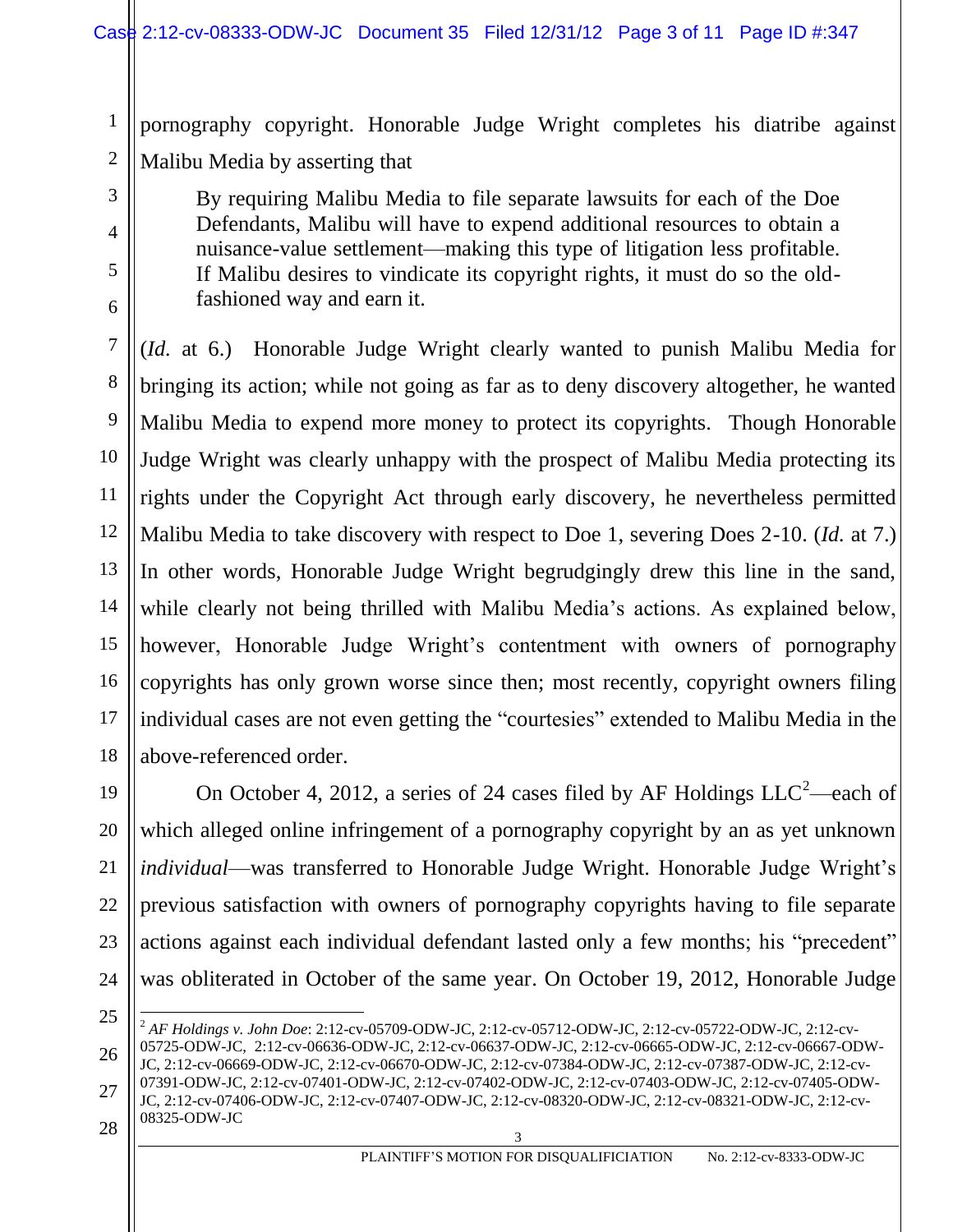1 2 3 4 5 6 7 8 9 10 11 12 13 14 15 16 17 18 19 20 21 22 23 24 25 26 27 Wright issued an Order Vacating Early Discovery Orders and Order to Show Cause (hereinafter "*AF Holdings* Order") in each and every one of the 24 *AF Holdings v. Doe* cases that were related and transferred to him. (*See AF Holdings v. Doe*, 2:12-cv-05709-ODW-JC at ECF No. 9) A true and correct copy of the *AF Holdings* Order is attached hereto as Exhibit B. (*See* Exhibit B.) In issuing the *AF Holdings* Order, Honorable Judge Wright contradicted *his own precedent* from the June 27, 2012 Malibu Media Order; despite the fact that each and every one of the cases subject to the Order was filed against an individual Doe Defendant, Honorable Judge Wright apparently was no longer convinced that that was sufficient to constitute "earning" the right to protect a pornography copyright. Furthermore, Honorable Judge Wright's *AF Holdings* Order contained the same generalized, baseless aspersions against AF Holdings as those which Honorable Judge Wright had cast in the Malibu Media Order. The Order's reasoning begins by asserting that "The Court is concerned with the potential for discovery abuse in cases like this." (*See* Exhibit A at 1.) Honorable Judge Wright goes on to generically describe the methodology by which online copyright infringement is litigated, but as with the *Malibu Media* Order, Honorable Judge Wright does not indicate *even one example* of conduct on the part of AF Holdings—other than the bare fact that it was attempting to protect a pornography copyright— that would indicate the risk of such abuse. Honorable Judge Wright goes on to assert that "The Court has a duty to protect the innocent citizens of this district from this sort of *legal shakedown*, even though a copyright holder's rights may be infringed by a few deviants." (*Id.* at 2) (Emphasis added.) Within the span of two paragraphs, Honorable Judge Wright accused AF Holdings of posing the risk of discovery abuse and of engaging in a legal shakedown of innocent citizens, and did so, once again, without providing *even one instance* of conduct on the part of AF Holdings that would support such allegations—other than, of course, the fact that AF Holdings was attempting to protect its pornography copyright. A notable phrase from

 $\begin{array}{c|c|c|c|c} \hline 28 & 4 \end{array}$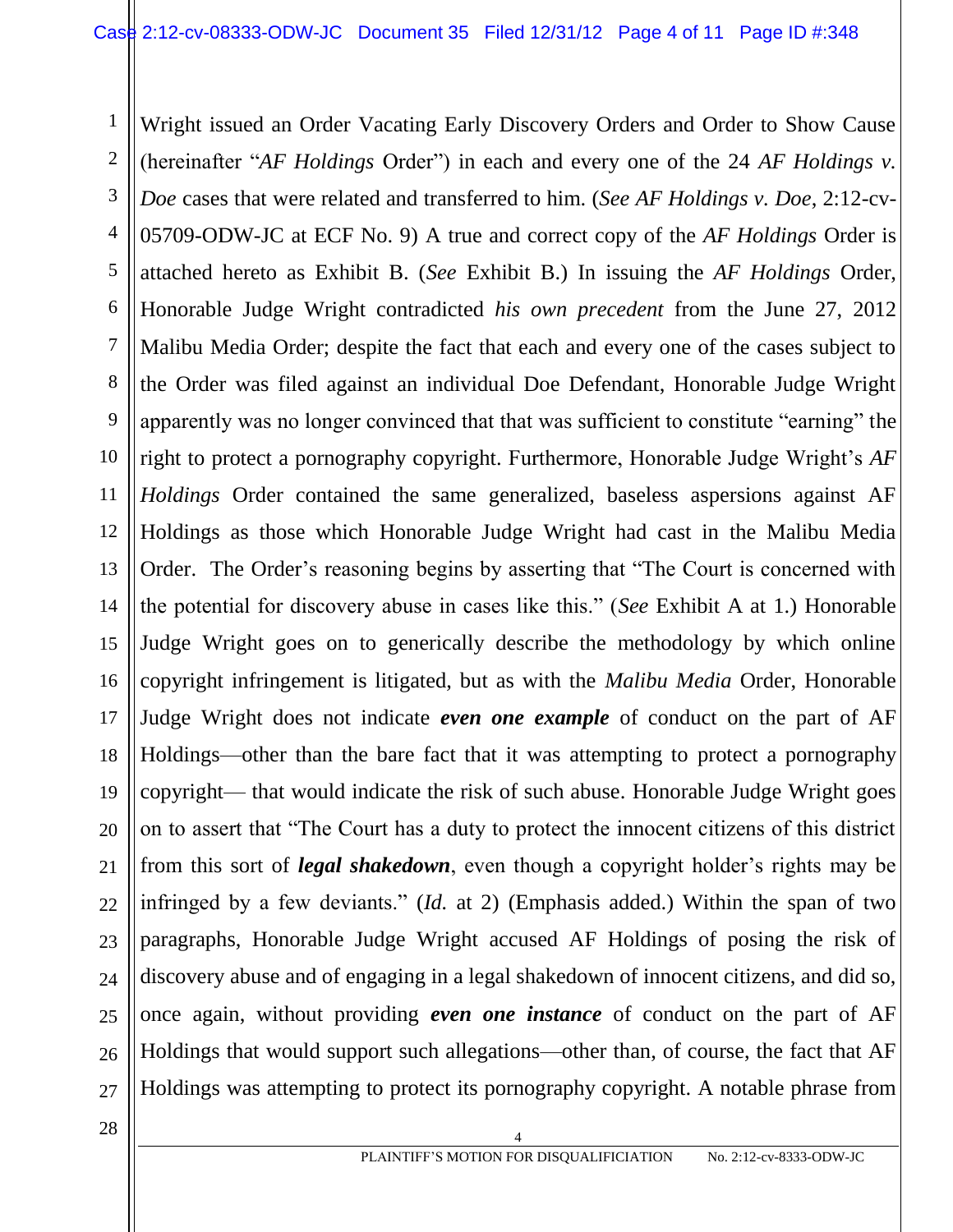1 2 3 4 5 6 7 8 9 10 11 12 13 14 15 16 the above citation is Honorable Judge Wright's assertions that "a copyright holder's rights may be infringed by a few deviants." *Id.* Indeed, this misunderstanding of the rampant ubiquity of copyright infringement may be the source of Honorable Judge Wright's considerable prejudice. For the record, it is well-known that copyright infringement is rampant, and is not, as Honorable Judge Wright suggested, engaged in by only a "few deviants." As the Court in *MGM v. Grokster* noted, "digital distribution of copyrighted material threatens copyright holders as never before" —an assertion which *preceded* the present ubiquity of high-speed Internet (and of Internet access generally) and highly efficient file-sharing protocols such as BitTorrent; earlier file-sharing protocols, such as Napster, were much slower and much less reliable.<sup>3</sup> Thus, the situation is obviously much graver now than it was in 2005, when the aforementioned holding was issued. Honorable Judge Wright goes on to describe AF Holdings' discovery process as a "fishing expedition", and it naturally bears repeating that Honorable Judge Wright does not cite *even one* example of conduct on the part of AF Holdings that would support this characterization—other than, of course, the fact that AF Holdings sought to protect a pornography copyright.

17 18 19 20 21 22 23 24 25 26 Honorable Judge Wright's substantial prejudice against pornography copyright holders was further demonstrated by the subsequent actions he took in the AF Holdings cases. The dockets for those cases indicate that Honorable Judge Wright had not ruled on whether AF Holdings had shown sufficient cause to warrant early discovery, and still has not done so. Nevertheless, Honorable Judge Wright issued an Order to Show Cause Re Lack of Service in each and every case that had exceeded the 120-day service provision contained in Federal Rule of Civil Procedure 4(m). A true and correct copy of one such order is attached hereto as Exhibit C. (*See* Exhibit C.) The Supreme Court, however, has unambiguously held that "the 120-day provision operates not as an outer limit subject to reduction, but as an irreducible allowance."

27

 $\overline{a}$ 

 $28 \left| \right|^3$  *MGM v. Grokster*, 545 US 913 (2005).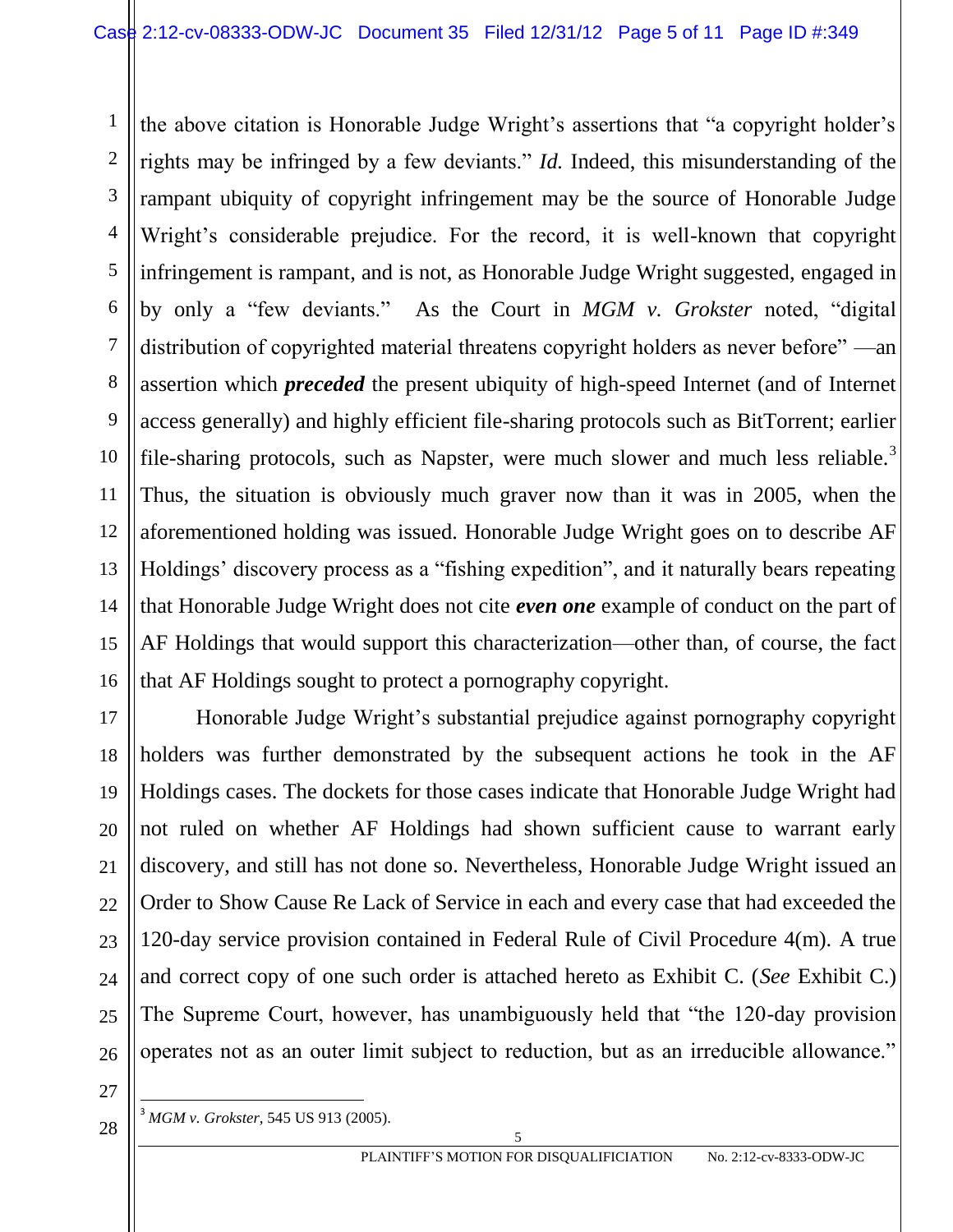1 2 3 4 5 6 7 8 9 10 11 12 13 *Henderson v. United States*, 517 US 654, 661 (1996). The Supreme Court also noted that "courts have been accorded discretion to enlarge the 120-day period even if there is no good cause shown." *Id.* (Internal citations omitted). The fact that Honorable Judge Wright did not find good cause in a situation where, at least in some cases, AF Holdings did not even have information back from the subscriber as a result of Honorable Judge Wright's own Order Vacating Discovery—which, of course, left AF Holdings with no person to name or serve—further demonstrates Honorable Judge Wright's clear intent to quickly dispose of this type of case, regardless of the individual merits of each action. The Supreme Court asserted that courts have discretion to enlarge the 120-day period *even when no good cause is shown*, and yet Honorable Judge Wright did not find *his own order vacating discovery* to be sufficient good cause. Furthermore, Honorable Judge Wright gave AF Holdings *7 days*, in the midst of the federal holiday season, to respond to the Order.<sup>4</sup>

14 15 16 17 18 19 20 21 22 23 24 Honorable Judge Wright conducted himself in nearly the exact same manner with respect to Plaintiff in the instant action, Ingenuity13. On December 19, 2012, a series of 18 Ingenuity13 cases<sup>5</sup> —each of which alleged online infringement of a pornography copyright by an as yet unknown *individual*—was transferred to Honorable Judge Wright. On December 20, 2012, *just one day later,* Honorable Judge Wright issued an Order Vacating Discovery and Order to Show Cause in each and every Ingenuity13 case assigned to him (hereinafter "*Ingenuity13* Order.") (*See* 2:12-cv-06662-ODW-JC at ECF No. 11.) A true and correct copy of the *Ingenuity13*  Order is attached hereto as Exhibit D. (*See* Exhibit D.) If there was any ambiguity as to whether Honorable Judge Wright generically disposes of each holder of pornography copyrights in the same manner, such ambiguity was put to rest by the

 $\overline{a}$ 

 $28 \parallel^{\text{cv}-0.550-ODEW-5C}$ ODW-JC, 2:12-cv-08330-ODW-JC, 2:12-cv-08331-ODW-JC, 2:12-cv-08332-ODW-JC, 2:12-cv-08333-ODW-JC, 2:12 cv-08336-ODW-JC

<sup>25</sup>

<sup>&</sup>lt;sup>4</sup> The order was issued on December 20, 2012.

<sup>26</sup> 27 5 *Ingenuity13 v. Doe*: 2:12-cv-06662-ODW-JC, 2:12-cv-06664-ODW-JC, 2:12-cv-06668-ODW-JC, 2:12-cv-07385- ODW-JC, 2:12-cv-07386-ODW-JC, 2:12-cv-07408-ODW-JC, 2:12-cv-07410-ODW-JC, 2:12-cv-08322-ODW-JC, 2:12 cv-08323-ODW-JC, 2:12-cv-08324-ODW-JC, 2:12-cv-08326-ODW-JC, 2:12-cv-08327-ODW-JC, 2:12-cv-08328-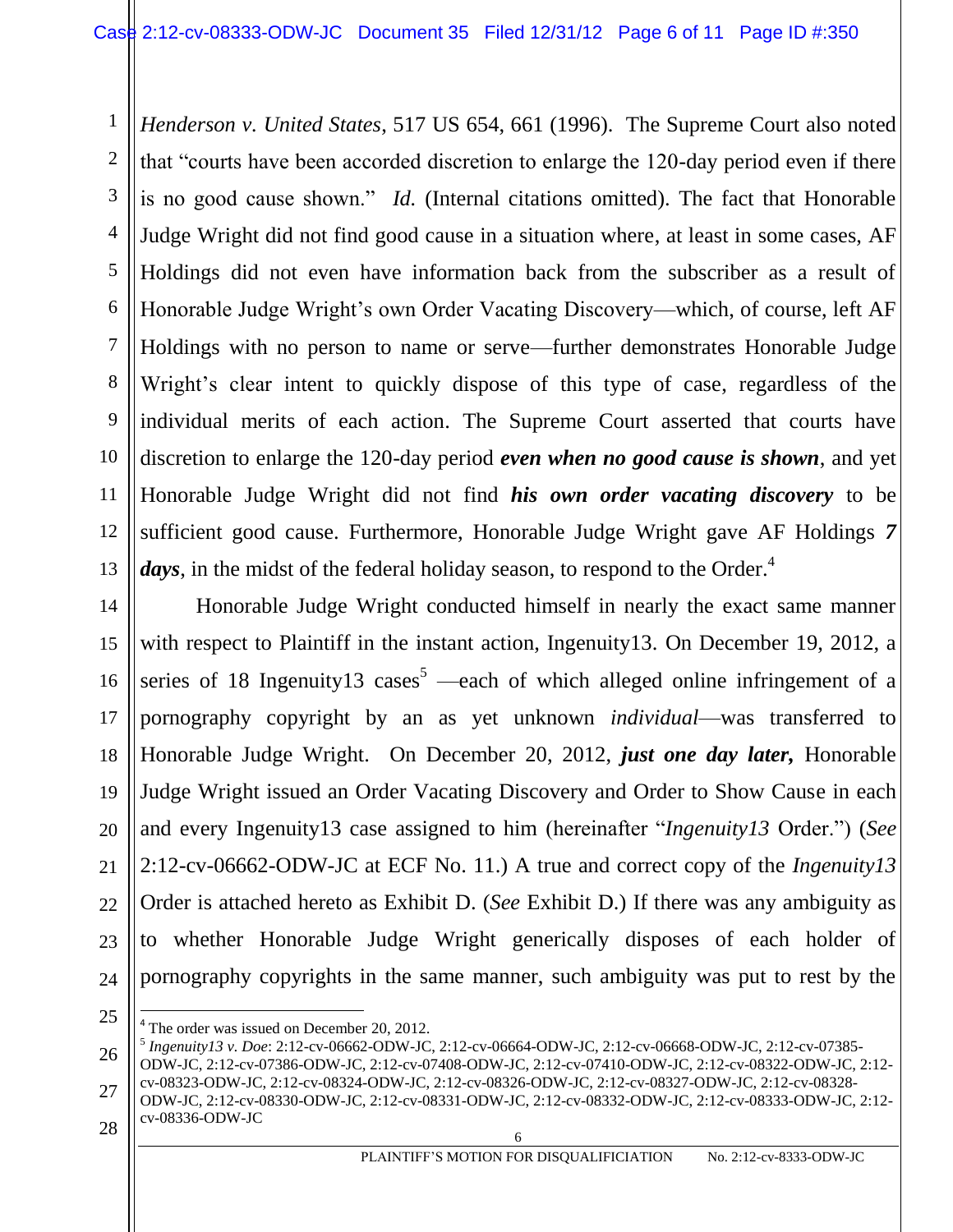1 2 3 4 5 6 7 8 9 10 11 12 13 14 15 16 17 18 promptness with which Honorable Judge Wright repeated, verbatim, his apparently quite deeply-held beliefs about the nature of such copyright holders. In the *Ingenuity13* Order, Honorable Judge Wright once again asserted that "The Court is concerned with the potential for discovery abuse in cases like this," (*Id.* at 1*),* once again offering no further justification than the fact that Ingenuity13 is attempting to protect pornography copyrights. Once again, Honorable Judge Wright repeats his generic assertion from the *AF Holdings* Order that "this Court has a duty to protect the innocent citizens of this district from this sort of legal shakedown," but does not provide *a single fact* indicating that AF Holdings engaged in such a shakedown *(Id.)*. Once again Honorable Judge Wright repeats his erroneous assertion that copyright infringement is committed only by "a few deviants." (*Id.*) Though the *Ingenuity13*  Order is virtually identical to the *AF Holdings* Order, one notable addition was Honorable Judge Wright's assertion that "Ingenuity13 must also explain how it can guarantee to the Court that any such subscriber information would not be used to simply coerce a settlement from the subscriber (the easy route), as opposed to finding out who the true infringer is (the hard route)." (*Id.* at 2-3.) Once again, Honorable Judge Wright bases a serious allegation, that Ingenuity13 coerces settlements, solely on the fact that Ingenuity13 attempts to protect pornography copyrights. The *Malibu Media* Order, the *AF Holdings* Order, and the *Ingenuity13* Order are *wholly* devoid of any factual basis for Honorable Judge Wright's allegations, save for the one thing that Malibu Media, AF Holdings, and Ingenuity13 have in common: they are all holders of pornography copyrights.

It is an unchangeable fact that, as human beings, our inner values and perspectives will shape our actions. A judge, however, has an obligation to temper personal prejudices when acting in the capacity of a judge. Honorable Judge Wright's conduct unambiguously indicates that he harbors deeply-held prejudice against plaintiffs who pursue claims of online infringement of pornography copyright—and

 $\begin{array}{c|c|c|c|c} \hline \text{28} & \text{7} \end{array}$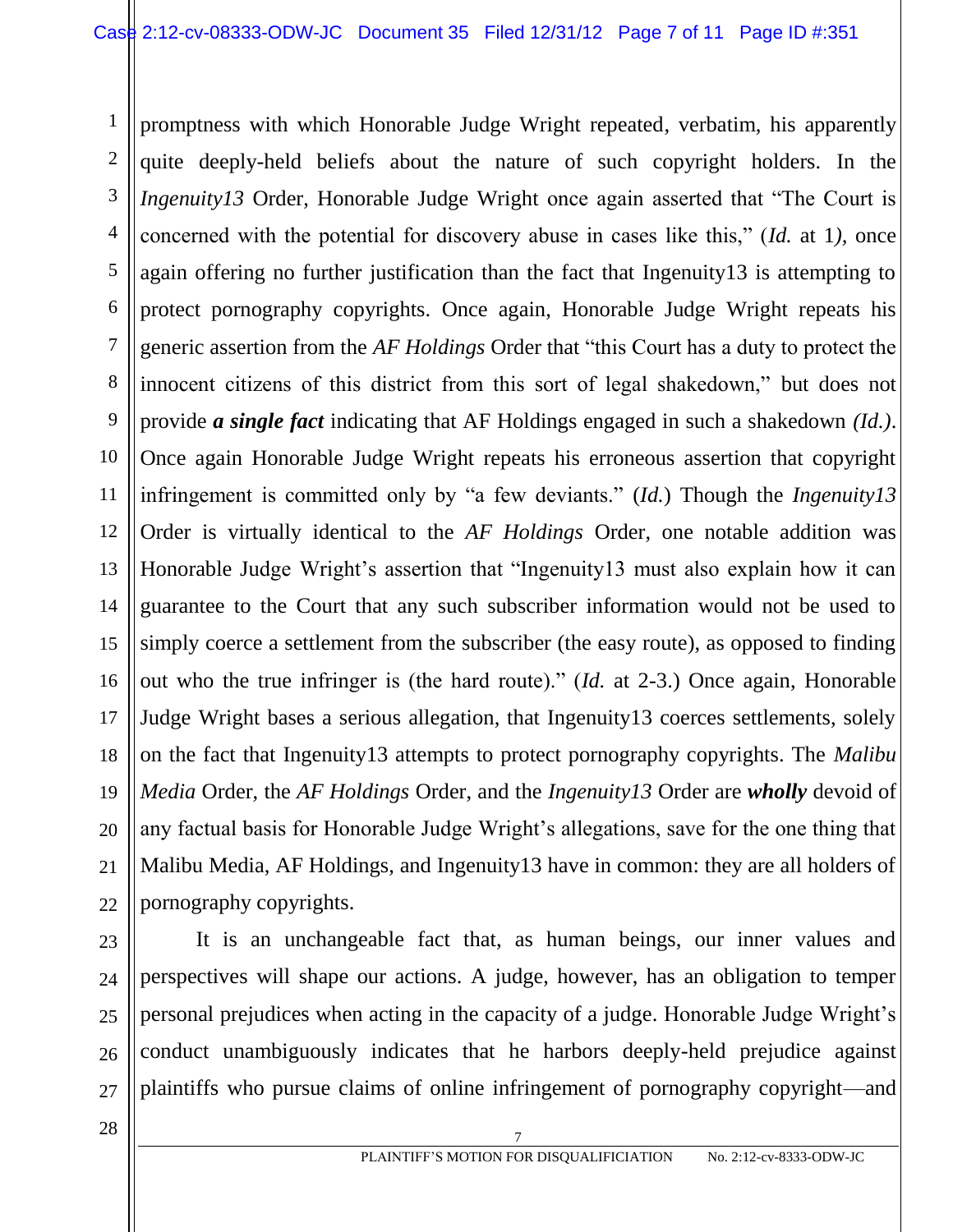perhaps any copyright. Honorable Judge Wright had a responsibility, as a judge, to not allow that deeply-held prejudice to influence his conduct; his actions, as described above, indicate a clear failure to satisfy that responsibility.

Plaintiff now turns to the legal basis under which Honorable Judge Wright's conduct merits his disqualification from the instant action.

### **LEGAL STANDARD**

"Any justice, judge or magistrate of the United States shall disqualify himself in any proceeding in which his impartiality might reasonably be questioned." *Liteky v. United States,* 510 US 540, 547 (*Citing* 28 U.S.C. § 455(a)). Under 28 U.S.C. § 455(a), "what matters is not the reality of bias or prejudice but its appearance." *Id.* at 548. Though there is an extrajudicial source factor—one which examines whether the evidence of bias on the part of a judge came from an extrajudicial source—this factor has several exceptions, one of which is the "pervasive bias" exception. *Id.* at 551 (*Citing Davis v. Board of School Comm'rs of Mobile County*, 517 F. 2d 1044, 1051 (CAS 1975)). The *Davis* Court defined the exception as follows: "there is an exception where such pervasive bias and prejudice is shown by otherwise judicial conduct as would constitute bias against a party." *Davis v. Board of School Comm'rs of Mobile County,* 517 F. 2d 1044, 1051. As the Supreme Court asserted, "the fact that an opinion held by a judge derives from a source outside judicial proceedings is not a *necessary* condition for 'bias or prejudice' recusal." *Id. at* 554.

21

///

///

///

1

2

3

4

5

6

7

8

9

10

11

12

13

14

15

16

17

18

19

20

- 22
- 23

## 24 25

## 26

27

# **PERVASIVE BIAS**

**ARGUMENT**

**I. HONORABLE JUDGE WRIGHT'S CONDUCT CONSTITUTES** 

As set forth more fully in Plaintiff's Introduction and Background section,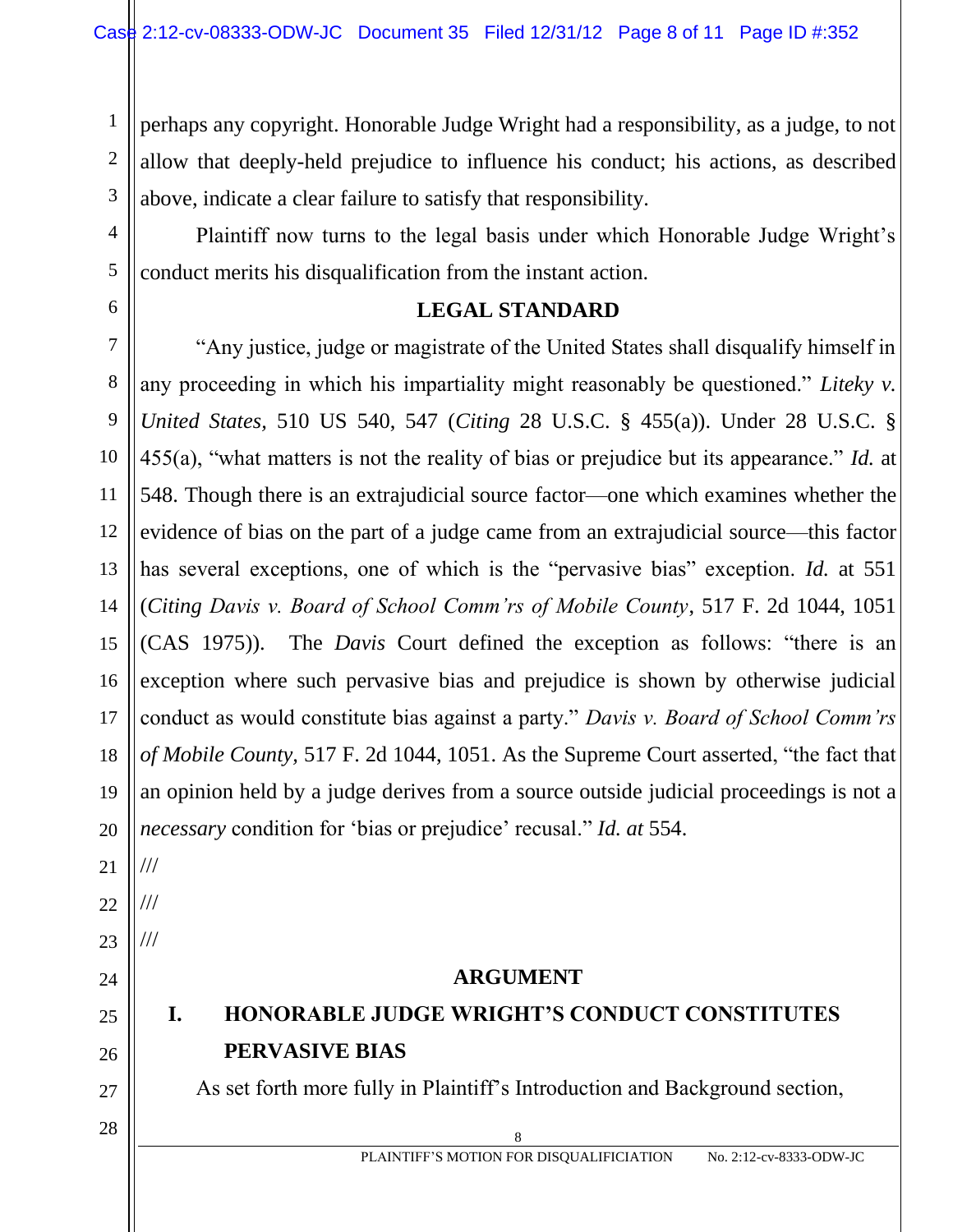1 2 3 4 5 6 7 8 9 10 11 12 13 14 15 16 17 18 19 20 21 22 23 24 Honorable Judge Wright has demonstrated pervasive bias against at least three different plaintiffs who sought to protect pornography copyrights. As described in Plaintiff's Introduction and Background, Honorable Judge Wright has summarily ascribed the same set of deplorable attributes to Malibu Media, AF Holdings, and Ingenuity13 on the sole basis that each sought to protect pornography copyrights. These attributes include: (1) discovery abuse; (2) use of the Court as a cog in a copyright enforcement business model; (3) coercion of settlement; (4) engaging in a legal shakedown of innocent citizens; (5) taking action when only a few deviants engage in copyright infringement (as described above, a factually erroneous assertion). Honorable Judge Wright's pattern of pervasive bias was further demonstrated by the fact that, in the *Malibu Media* Order, he asserted that it would be sufficient for plaintiff in the action to sue defendants individually for it to "earn" the right to "vindicate its copyrights" (*See* Exhibit A at 6), but retreated from *his own precedent* a scant four months later, indicating to AF Holdings in his *AF Holdings*  Order (*See* Exhibit B at 2), and to Ingenuity13 in his *Ingenuity13* Order (*See* Exhibit D at 2), that he believes they are engaging in a "legal shakedown", despite having filed individual lawsuits. Honorable Judge Wright also put forth orders that appeared to have been issued with the intention of summarily disposing of these cases, especially in AF Holdings, where he issued Orders to Show Cause Re Lack of Service pursuant to 4(m)—the Supreme Court has held that a Court, in its discretion, may extend the deadline even where there is *no good cause*, and yet the Court chose to issue this Order, *with a 7 day deadline*, in cases where Honorable Judge Wright's own Order vacating the prior discovery orders (*See* Exhibit B) rendered identification of the subscriber impossible in cases where the ISP had not yet responded.

25 26 27 Though Honorable Judge Wright demonstrated his bias through judicial conduct, it is quite likely that the bias itself stemmed from an extrajudicial source. Had Honorable Judge Wright had any specific concerns with respect to Malibu Media,

 $\begin{array}{c|c|c|c|c} \hline \end{array}$  28  $\begin{array}{c|c|c|c} \hline \end{array}$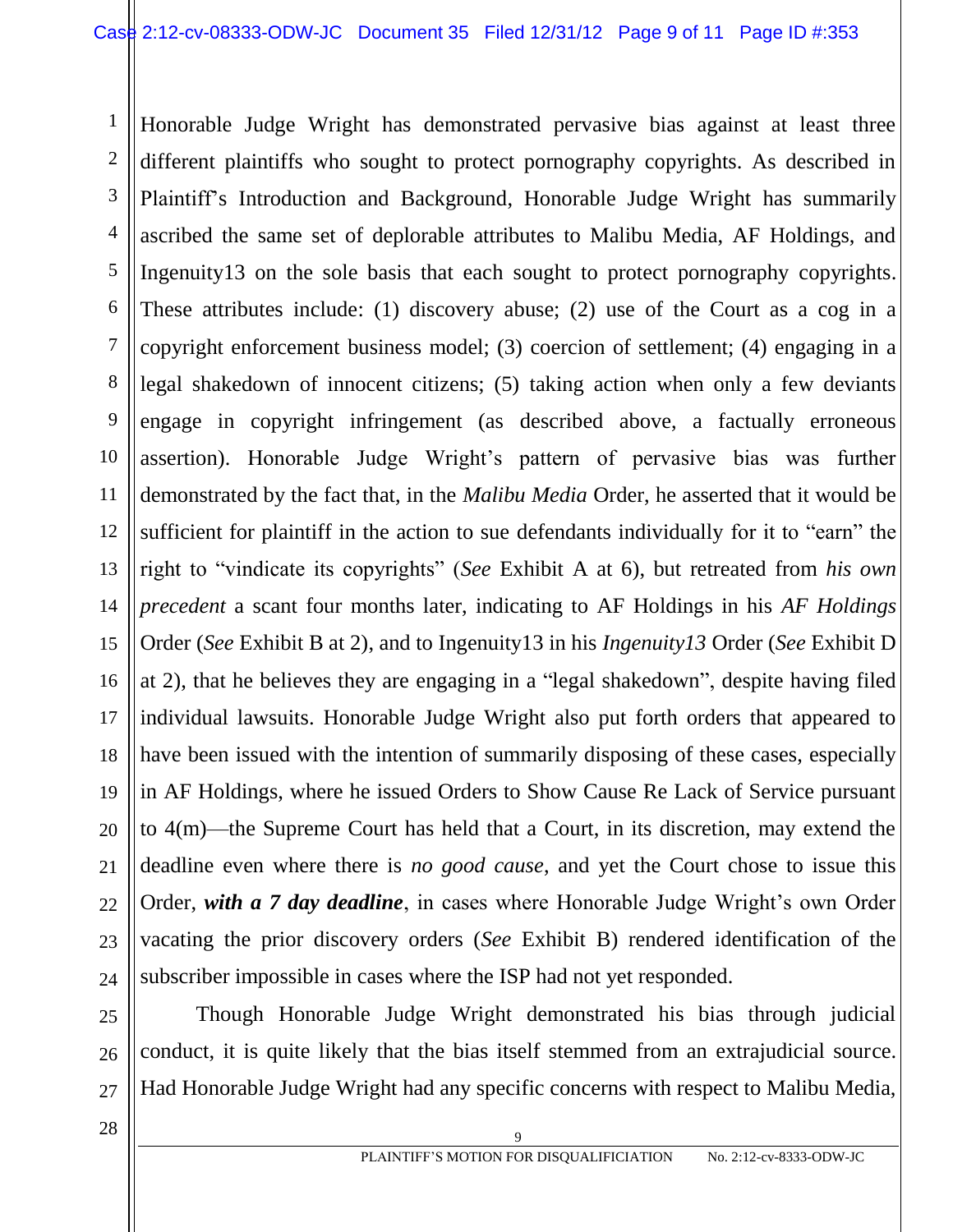2 3 4 5 6 8 10 AF Holdings, or Ingenuity13, one can imagine that he would have included such concerns in his orders to each of those parties. Instead, each order contained a generic, though vitriolic, characterization of each plaintiff as a bad actor, and did so solely on the basis of the fact that each was attempting to protect a pornography copyright. Indeed, the fact that Honorable Judge right summarily repeated nearly identical allegations against each plaintiff, without offering a single factual basis specific to any of the plaintiffs, is prima facie evidence that Honorable Judge Wright was developing his generalized conclusions about holders of pornography copyrights, as well as his determination that these generalized conclusions summarily apply to *all* pornography copyright holders, from an extrajudicial source.

11 12

7

9

1

## **II. HONORABLE JUDGE WRIGHT'S IMPARTIALITY MIGHT REASONABLY BE QUESTIONED**

13 14 15 16 17 18 19 20 21 22 23 24 25 26 27 In light of the facts presented herein, it is indisputable that an objective analysis of these facts would reasonably call into question Honorable Judge Wright's impartiality. Honorable Judge Wright's actions in each of the respective cases, particularly with regard to AF Holdings and Ingenuity13, clearly indicate an attempt to demolish the cases. It appears that Honorable Judge Wright's bias with respect to pornography copyright holders has deepened over the past few months; while he granted early discovery to Malibu Media with respect to one of the Doe Defendants in the action, he vacated prior discovery orders that were granted in cases which *followed the letter of Honorable Judge Wright's Malibu Media Order*—each case was against an individual Defendant. Despite this fact, Honorable Judge Wright vacated the prior discovery orders, and in support of this decision, he simply provided more generalized aspersions of pornography copyright holders attempting to protect their copyrights. *Stare decisis* is a key underpinning of our judicial system, and a judge who is willing to overturn *his own holding in less than four months* is clearly motivated by underlying vitriol toward the parties in question. Honorable Judge Wright's ascribing

 $28$  || 10